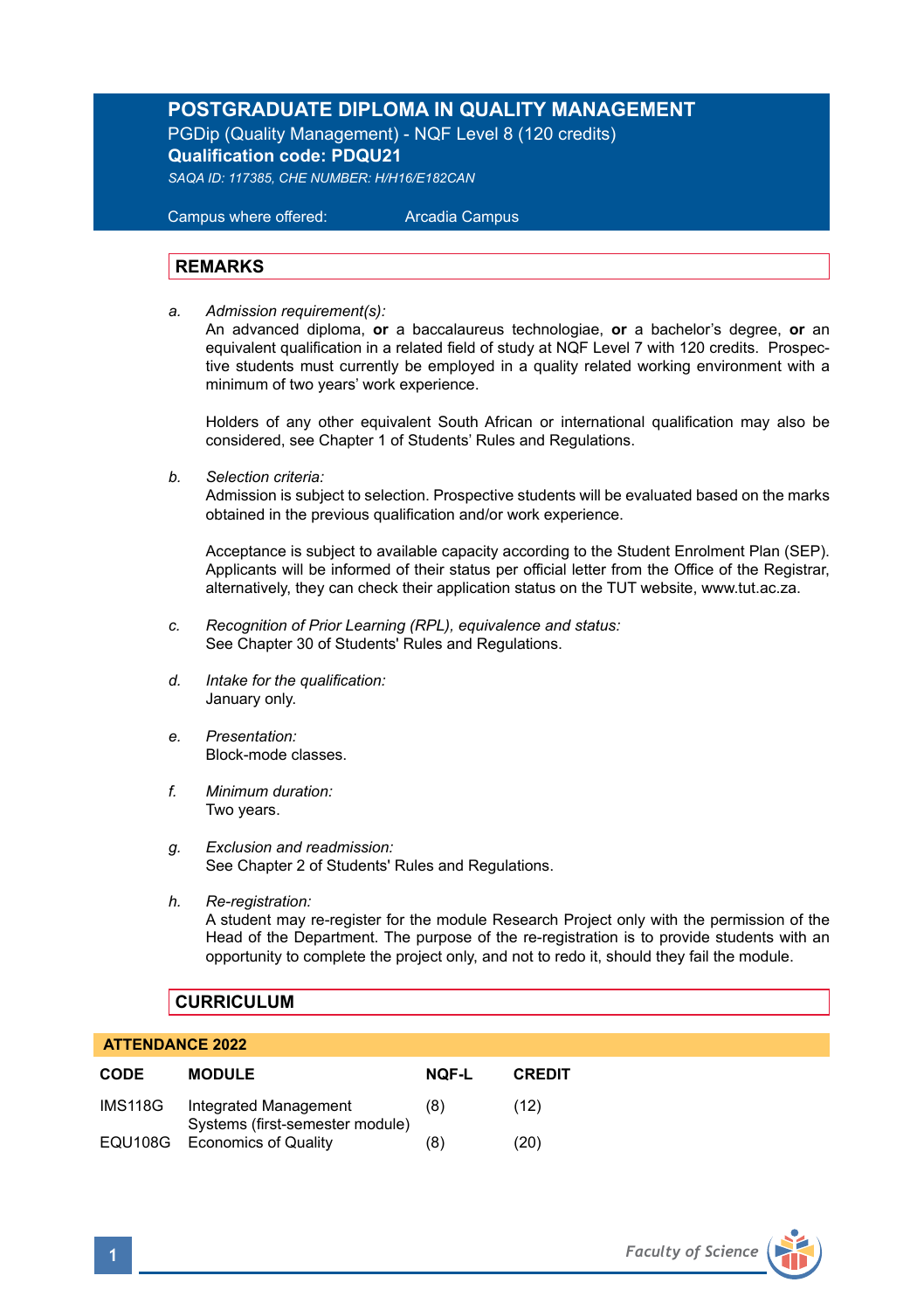| $-100$ | $\alpha$<br>(CQI)           | $\sim$ $\cdot$ $\prime$ |  |
|--------|-----------------------------|-------------------------|--|
|        | TOTAL CREDITS FOR THE YEAR: | 56                      |  |

QIT108G Quality Improvement Techniques (8) (24)

| <b>ATTENDANCE 2023</b>               |                                                                                       |              |               |  |  |  |
|--------------------------------------|---------------------------------------------------------------------------------------|--------------|---------------|--|--|--|
| <b>CODE</b>                          | <b>MODULE</b>                                                                         | <b>NOF-L</b> | <b>CREDIT</b> |  |  |  |
| <b>PTQ118G</b>                       | Advanced Philosophies and<br>Theories of Quality (first-semester<br>module)           | (8)          | (16)          |  |  |  |
| <b>RQP108G</b>                       | Research Project                                                                      | (8)          | (24)          |  |  |  |
| RQP118R                              | Research Project (re-registration) (8)<br>(first-semester module, see<br>paragraph h) |              | (0)           |  |  |  |
| <b>SQM108G</b>                       | <b>Strategic Quality Management</b>                                                   | (8)          | (24)          |  |  |  |
| TOTAL CREDITS FOR THE YEAR:          |                                                                                       |              |               |  |  |  |
| TOTAL CREDITS FOR THE QUALIFICATION: |                                                                                       |              |               |  |  |  |

# **MODULE INFORMATION (OVERVIEW OF SYLLABUS)**

The syllabus content is subject to change to accommodate industry changes. Please note that a more detailed syllabus is available at the Department or in the study guide that is applicable to a particular module. At time of publication, the syllabus content was defined as follows:

# **A**

### **ADVANCED PHILOSOPHIES AND THEORIES OF QUALITY (PTQ118G) 1 X 3-HOUR PAPER** *(Module custodian: Department of Mathematics and Statistics)*

Introduction to TQM; Leadership for quality; Quality Management for Excellence 1; Performance excellence and organisational behaviour; Deming, Juran, Crosby, Feigenbaum, Ishikawa; New quality Guru's; Partnering and Strategic alliances for quality; Customer retention, customer satisfaction and customer loyalty; Self-assessment tools and models, Quality Awards; Innovation in International Standards; Design for quality, Organising for quality; Organisational Learning and Transformational change; and Best practice and World Class organisations. (Total notional time: 160 hours)

# **E**

# **ECONOMICS OF QUALITY (EQU108G) 1 X 3-HOUR PAPER**

# *(Module custodian: Department of Mathematics and Statistics)*

Principles of corporate financial accountability and profit incentive; Cost of quality; Quality cost categories; Performance measures; ISO 100014; Linking performance measures to strategies and objectives; Applying LEAN Six Sigma to reduce PONC; Quality costing of projects; Application of simulation modeling and forecasting; ISO 31000-Risk Management. (Total notional time: 200 hours)

## **I**

### **INTEGRATED MANAGEMENT SYSTEMS (IMS118G)** 1 MILLET 1 X 3-HOUR PAPER *(Module custodian: Department of Mathematics and Statistics)*

Introduction to systems management; Principles of systems management; Principles of integrated systems; Systems planning and implementation; Business requirements; Systems management and review; and Quality improvement. (Total notional time: 120 hours)